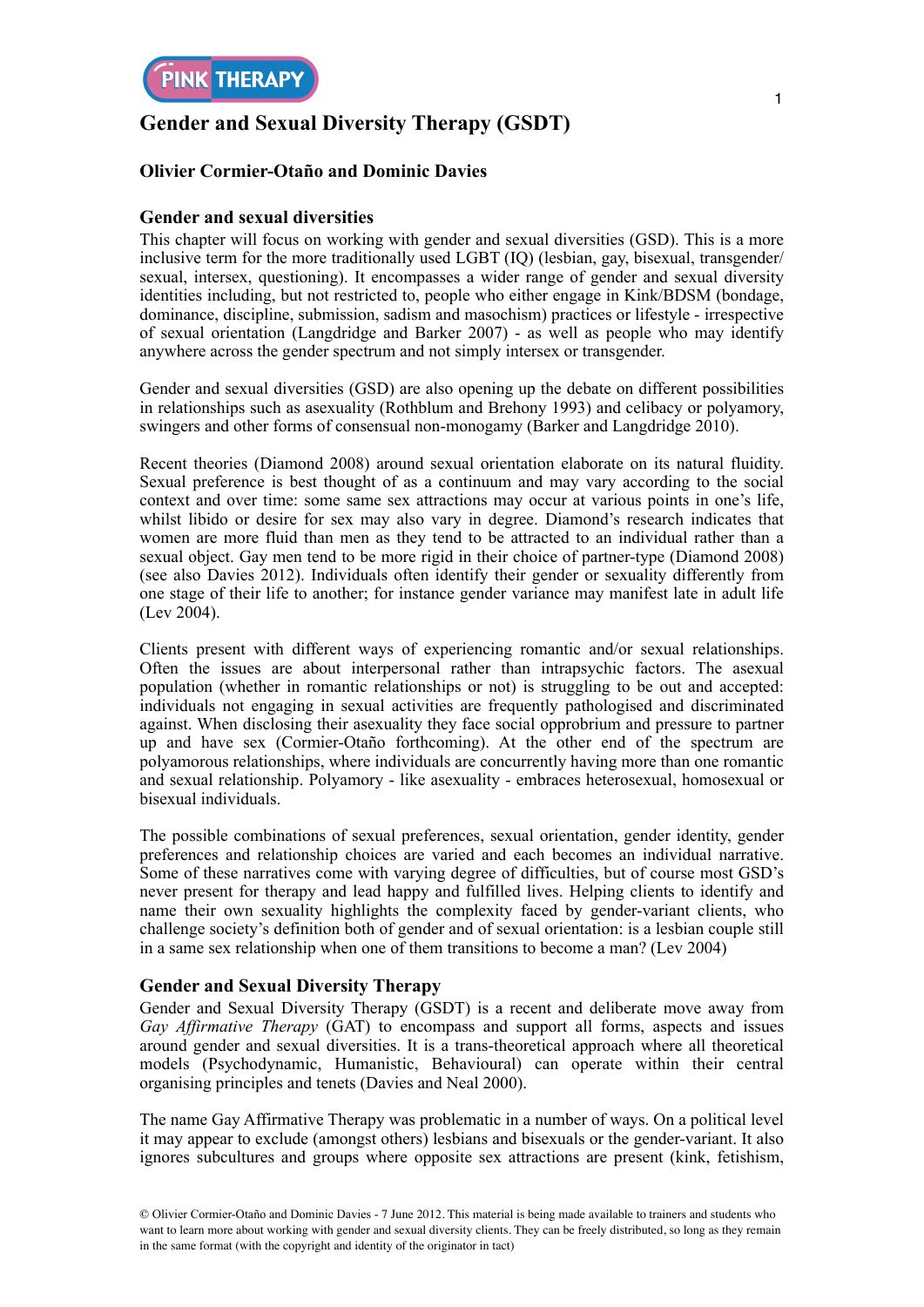## **Hypervigilance - a key concept**

GSDs have a long history of being considered 'mad, bad or dangerous to know'. This results in hypervigilance against pathologisation or negative judgements and GSDs will scan their environment for signs of hostility or safety: am I going to be (mis)read? Am I going to be accepted or understood? Is it safe to reveal myself? (Carroll 2010). This very sensitive state is a source of anxiety and distress that will also be present in the counselling room. GSD clients will often unconsciously or directly question their therapists around their understanding of gender and sexual differences. Consequently, some clients may benefit from or request to work with a therapist who is also from a gender or sexual diversity; others may benefit from, or prefer to work with, someone from outside of their community. The client's choice of therapist is charged with meaning and well worth exploring the assumptions that lie behind the request for a minority therapist or indeed a non-minority therapist. However, the clients' wishes need to be respected and accommodated where possible. This issue also raises the question of whether GSD therapists are comfortable and willing to reveal their sexual orientation or gender history.

## **Good Practice:**

Most counsellors and psychotherapists are unlikely to be specifically trained to work with GSD's (Davies 2007). Virtually all developmental models and many counselling theories privilege heterosexuality, both as a social norm and as a sign of psychological health. Recent UK research found that 17% of counsellors would agree to help a client suppress their same sex attractions (Bartlett et al 2008). So-called "conversion" or reparative therapies are not only unethical because they collude with social and internal oppression that same sex desire equals pathology and have been shown to be harmful to individuals who undergo them. (Daniel 2009).

Good practice in GSDT requires a subtle curiosity and interest in the client's life, and an ability to work sensitively with their hypervigilance. It is not the client's place to educate the therapist with regard to the social context of their experience. However, the client's own perspective on that social context is, of course, entirely relevant and appropriate. This requires therapists to have a wide understanding of the social context in which gender and sexual diversities are living their lives, as well as how multiple identities can interact and sometimes conflict. There are a wealth of books and information online that deal with gender and sexual diversity clients. Much of the current literature is American, although the UK is now making a good contribution to the field.

It is also paramount for any therapists to develop their awareness of their own prejudices, beliefs and assumptions about what is 'healthy' and 'normal' in terms of sex, gender role, relationships etc. As all of us have been socialised within mainstream culture, in which heteronormative beliefs are an inherent and perpetuated given, and therefore none of us is entirely free of heterosexism and homophobia - in the same way as it is hard to be free of racist or sexist attitudes.

UK therapy trainings rarely offer adequate training around gender and sexual diversity issues. Often these issues are included in a single lecture on diversity and rarely exceed three hours of teaching. A common training experience is that GSD issues are included only upon the demand of LGBT trainees and these students are expected to facilitate their peers' learning. This can result in their own learning needs (to work effectively within their own communities) unattended to, and they are forced to seek post qualification specialist training elsewhere (Davies 2007).

A third area for learning and developing good practice is to understand more about gender and sexual diversity psychology, and the impact of stigma on the development of the self. Therapists should not fall into the trap of denying the very real differences that exist between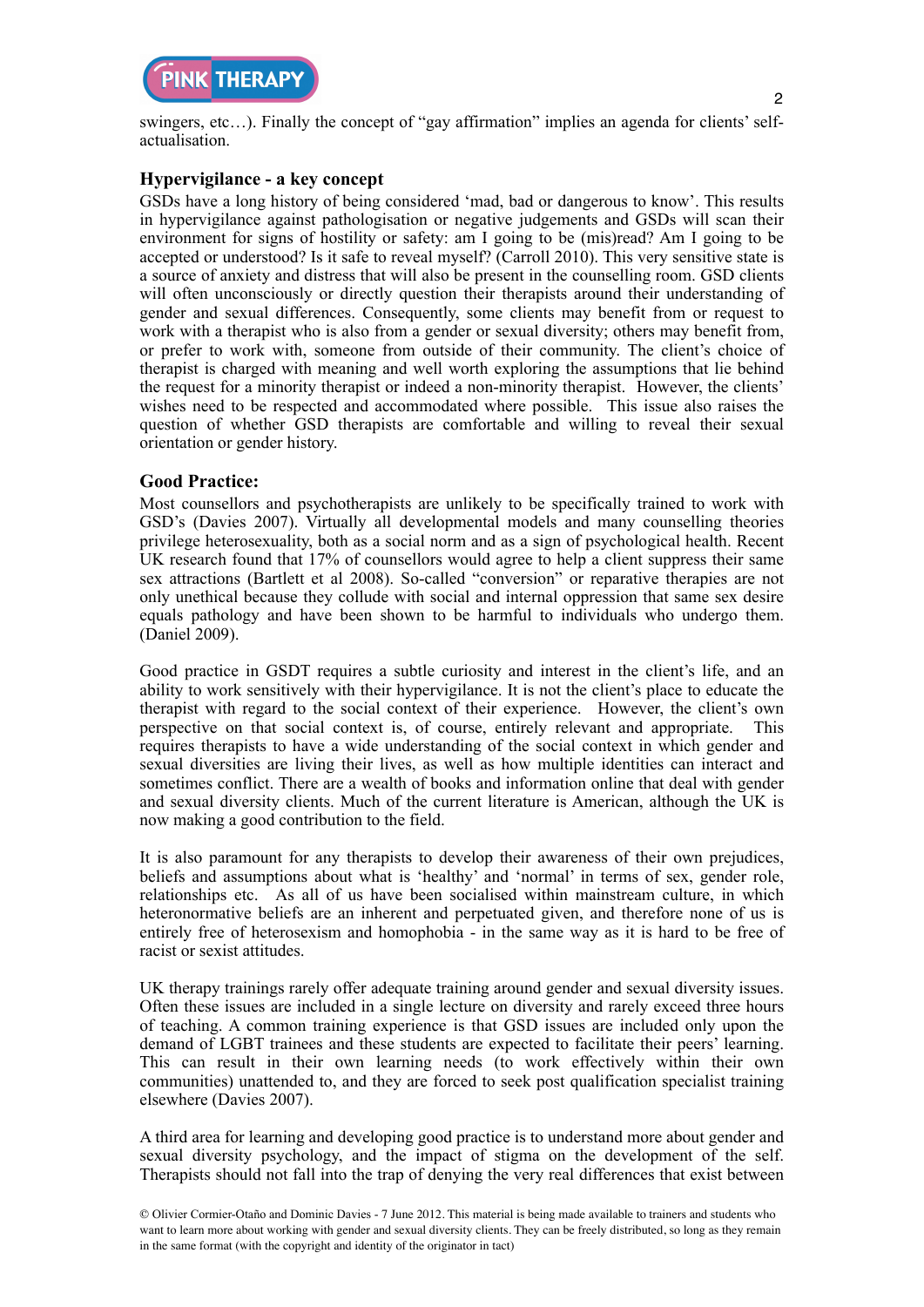Personal experience and clinical practice are helpful ways of gaining knowledge. Volunteering as a counsellor in GSD charities is a unique way to learn but these organisations may require their counsellors to identify as GSD. Meeting with other therapists and sharing information, books, supervision and support is another way to maintain good practice. Just having a gay friend is not enough, nor is it sufficient simply to hold a GSD identity. Training is essential for all wanting to work in this area.

Supervision is undoubtedly a key factor to good practice  $-$  as it is in all other aspects of the therapist's work. Although it can be difficult to make enquiries of a long-term supervisor, or to challenge their knowledge and awareness, therapists working with gender and sexual diversity clients are best served if their supervisor has had some specific training in this area as well. A therapist reflecting on his/her own prejudices around issues affecting gender and sexual diversity clients needs a supervisor who has worked on his/her own prejudices as well. Otherwise, issues such as erotic transference/countertransference or angry feelings in the counselling room will remain unexplored or ill advised (Pope, Sonne and Holroyd 2000). An uncomfortable example would be a kink-aware therapist wanting to think about their work with a client whose sexual practices usually involve domination, faced with a supervisor who understands BDSM as the acting out of self-harming tendencies, resulting from childhood abuse or pathology.

### **Understanding social context and particular issues:**

GSD clients may well come to therapy with issues not so different from those presented by all clients, but the social context will bring an extra dimension and different layers to their narrative.

It is important to consider the power of the heteronormative, patriarchal and Eurocentric society in which we have evolved. External oppression and negative messages around sexual orientation, gender and ethnicity lead to internalised oppression. A young boy pressured to behave in a way stereotypical of his own gender (e.g. wearing blue or having short hair) can lead to the internalised belief that it is wrong for a man to dress in pink or have long hair. Such beliefs, if not challenged, may lead to this adult man accepting the idea that a feminine side to himself is wrong or socially unacceptable. Similarly, messages that sex and its expression should be limited to heterosexual, procreative activities, remote from consensual experimentation, can lead to feelings of guilt and shame. This kind of internalised oppression can result in self-loathing, low self-esteem, isolation, fear of rejection and other psychological difficulties.

Gender and sexual diversities experience higher levels of mental health distress, depression, self -harm and substance misuse than heterosexuals (King et al 2008).

In urban environments the majority of socialising between individuals of gender or sexual diversity groups takes place in clubs and bars. Many new designer drugs have been introduced on the gay club scene first, thus becoming a very common ingredient to a night out - prior to becoming mainstream on the general club scene.

This use of drugs and alcohol among gender and sexual diversity groups can be understood in part as a response to pressure and oppression. There is an urge to escape from external pressures, to lower inhibitions, and to experience a sense of community with one's peers. The misuse of drugs and alcohol can also lead to unsafe sexual practices or risky situations.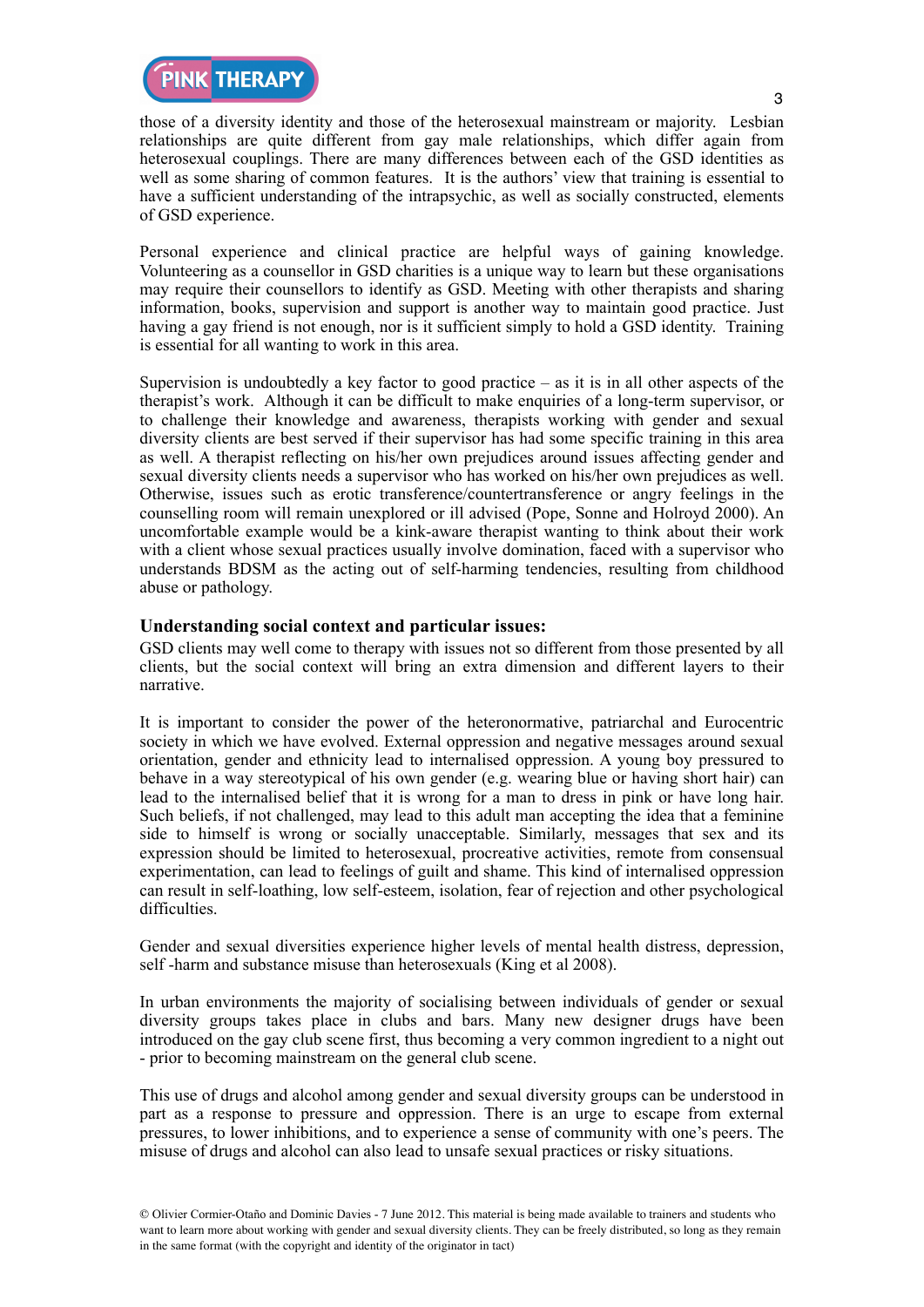Isolation, hiding and shame are common amongst GSD clients and can lead to a lack of access to accurate information. This means that the counsellor may need to employ psychoeducational methods and bibliotherapy, homework etc to help with relationship skills, sex education and other issues. In cases where the therapist's sexual orientation matches the client's and is disclosed, the therapist can sometimes be seen as a role model whether they want that or not. This of course is one of the dynamics to be discussed in supervision.

## **Identity and belonging**:

Individuals carrying such strongly internalised self-oppressive thoughts may well question their own identity and sense of belonging. Only by exploring their own narratives or in finding kindred spirits does the client experience an integration of these different parts. The GSD-aware therapist can help to empower clients to find the words to describe and make sense of their own sexuality and sexual expression. Having gained a sense of their own sexual identity, clients will often move to a position where the need to belong to a community then becomes more important. However, difficulties can arise when the pressure to embrace cultural norms within the GSD communities is very strong and oppressive (fashion, lifestyle, peer pressure) and lead to the development of a false self where the client again feels only conditionally accepted.

Many GSD individuals want to marry (civil partnership) and adopt children, thus recreating a lifestyle more attuned to the heterosexual mainstream. For some people this is looking towards the dominant majority for a seal of approval; for others they might see their 'minority' identity as an insignificant feature in their lives.

GSD clients belong to many communities (spiritual, cultural, professional, political, families, gender etc.) and may experience the impact of conflicting beliefs or ideologies. Most religions or faiths do not tolerate same sex relationships. Similarly within the various GSD communities, not all individualities, ethnicities, sexual practices or gender identities are embraced. Ableism, ageism and racism are just some of the very real discriminations operating from within a broadly GSD culture.

## **Moving times and olden days:**

Historically, in order to negotiate a place in society, gender and sexual diversity individuals had to 'pass' as heterosexual or to come out: either to pretend to be what they were not (reinforcing external and internal oppression) or to disclose to self and others their own sexual preferences or gender identity and put themselves at great risk. This is a process of selfacceptance and exposure that heterosexual individuals do not have to undergo.

Coming out is a process and not a single event. It is complex and recurrent, there is a wellfounded fear of being rejected, victimised or abused (trans and homophobic hate crime is on the rise) and the constant decision of whether to come out or not in each new social or professional situation (work, friends, family, neighbours, authorities, institutions, GP's etc) is very stressful and anxiety provoking for some individuals particularly where the level of internalised and externalised oppression is too high. (Carroll 2010).

Universal 'coming out' is also a western concept that may have little relevance for people from other social and ethnic groups. Coming out can result in exclusion from the family and community - especially for members of black and minority ethnic communities where other ways of negotiating the integration of minority sexual identities are more relevant (das Nair and Thomas 2012, Beckett 2010). das Nair describes a process of stepping in and out of the closet, sometimes having to manage their gay identity more covertly and alongside cultural expectations to marry and have children. Beckett, eloquently describes, in her work with a young Muslim man the process of 'inviting in' rather than coming out, where significant people are selectively invited into knowing more about the client's life and sexuality.

Fortunately, the coming out experience (or 'emerging' as it has come to be known for trans people, Lev 2004) and acceptance of GSD by significant others and society has (for a larger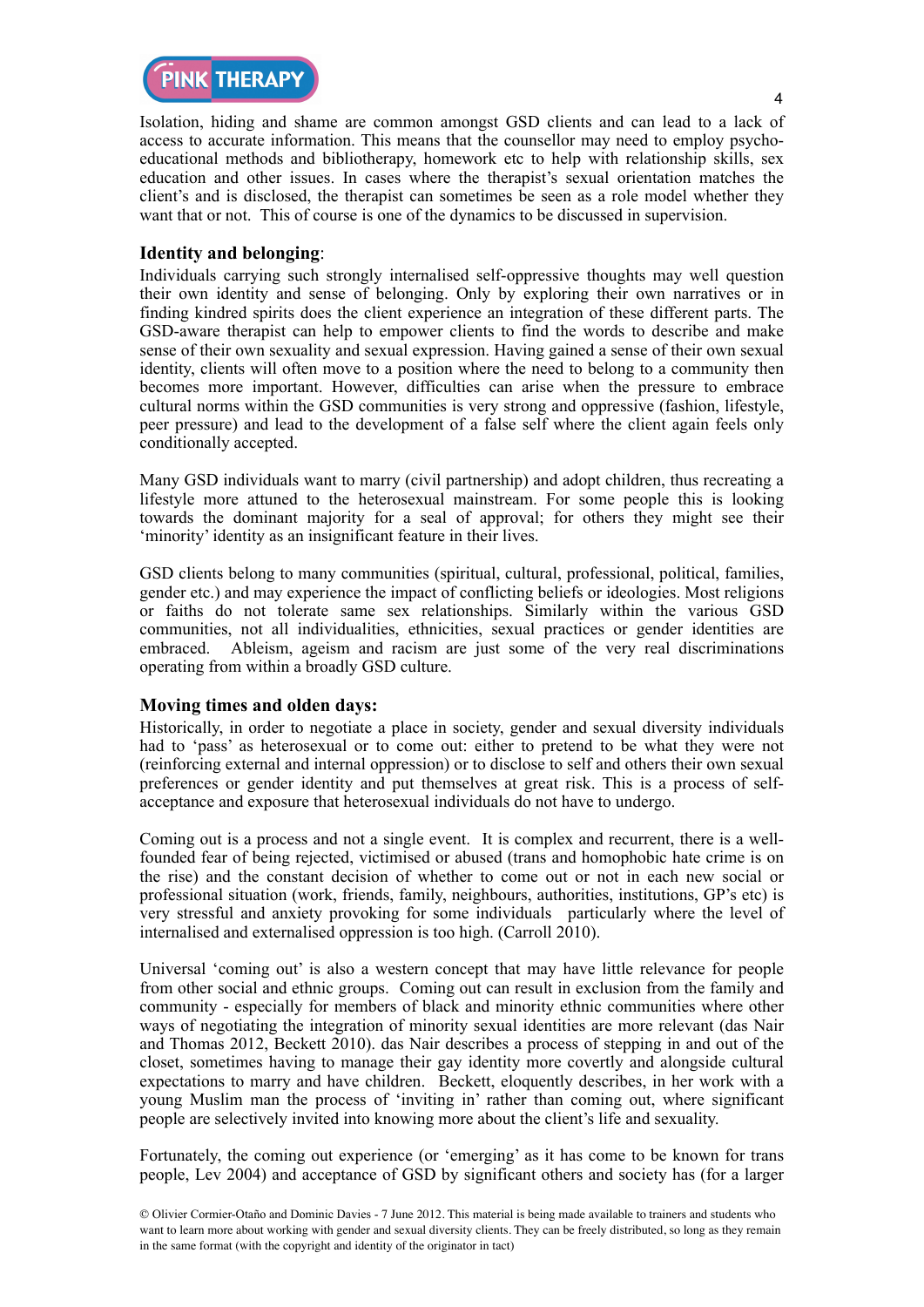number of people) changed for the better in recent years. New generations may be more comfortable with a "queer" identity rather than a gay or lesbian one and may be completely at ease with their identity as "other". The notion of making a declaration of a fixed sexual or gender identity is breaking down amongst many young people for whom nailing their sexuality to a post is irrelevant. This so-called 'Rainbow Generation' may experience their identities more fluidly.

On the other hand, the older GSD population might still be struggling with internalised oppression and repression from past experience (electro-convulsive therapy, criminalisation of same sex practices, public naming and shaming etc)

Active listening and empathy are key skills to allow the client to develop their narrative in order to realise the impact of the social context on their identity. The difficulties experienced by people with GSD identities will often have common causes, but as ever it is the reflective, aware, respectful and non-judgemental clinical approach to each client's unique situation that is at the core of a good practice and will ultimately support their well-being and mental health (Davies 1996).

The skilled and ethical GSD practitioner needs to be flexible enough to work with all clients regardless of the client's stage of accepting their sexuality. Therapeutic work around sexual or gender identity may well help the client work through unease about difference, but does not take on an agenda to alter this integral part of a person's lived experience.

Finally GSD therapists should be ready to work with clients presenting with requests for 'cure' or reduction of their same sex attractions, or who have been damaged or abused by 'reparative' therapies.

#### **Sexual practices**

Pleasure, procreation and play are the three aims for sex and imagination can be fertile when it comes to sexual practices. It is the therapist's responsibility to have an open mind and an understanding of diverse sexual practices should they choose to work with gender and sexual diversity clients.

Language and communication between client and therapist should be on a similar level or register; the therapist's vocabulary should mirror the client's and unfamiliar words be congruently explored by the therapist. The impact of using medical or anatomical terms by the therapist in response to informal, colloquial, or slang terms used by the client may well send messages of discomfort or disapproval from the therapist.

It is also helpful for the therapist to have reasonably current knowledge of sexual health, HIV awareness, treatments and safer sex.

#### **Conclusion**

Gender and Sexual Diversity Therapy is cognisant of the social context in which gender and sexual diversities live as well as the particular concerns of each individual. It works with the hypervigilance and consequences of living within a society which is biased towards heteronormativity and binary conception of gender. It helps clients understand their experiences and the impact of external oppressions, how they are internalised and a range of issues specific to these populations and communities. It stresses the need for clients to selfdefine and for developing personally relevant values and moral codes.

GSDT good practice requires a thorough working through of the therapist's prejudices around sex and gender and a minimum knowledge of how these diversities live, not only in a western, heteronormative and patriarchal society but also in different settings around the world.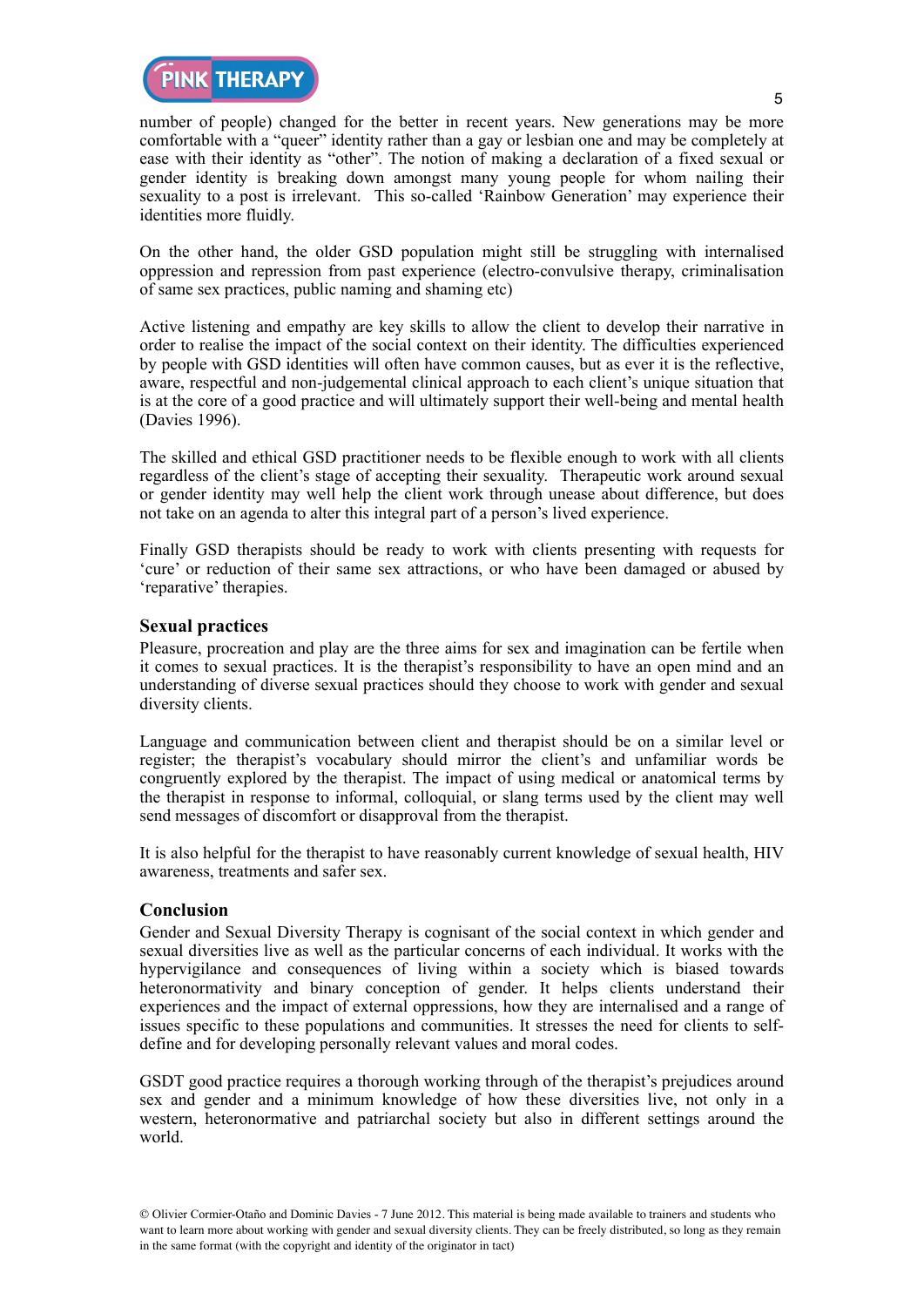Therapists will continuously be challenged, provoked and educated by clients whose presenting issues confront two of the world's biggest and most sacred taboos: sexuality and gender.

#### **References:**

- Barker, M. and Langdridge, D. (eds) (2010) *Understanding Non-Monogamies.* Hove: Routledge.
- Bartlett, A., Smith, G. and King, M. (2009) The response of mental health professionals to clients seeking help to change or redirect sexual orientation. *BMC Psychiatry* 9 (11) available online:<http://www.biomedcentral.com/1471-244X/9/11>
- Beckett, S. (2010) Azima ila Hayati: An Invitation into My Life: Narrative Conversations about Sexual Identity. In Lyndsey Moon (ed) *Counselling Ideologies: Queer Challenges to Heteronormativity.* Farnham: Ashgate.
- Carroll, L. (2010) *Counselling Sexual and Gender Minorities.* Columbus: Merrill.
- Daniel, J. (2009) The Gay Cure? *Therapy Today.* October: 10-14
- das Nair, R. & Thomas, S. (2012). Race and Ethnicity. In R. das Nair & C. Butler (eds.) *Intersectionality, Sexuality, & Psychological Therapies: exploring lesbian, gay, and bisexual diversity.* London: Wiley Blackwell/BPS-Blackwell imprint. Pp59-88.
- Davies, D (1996) Towards a Model of Gay Affirmative Therapy in D. Davies and C Neal (eds) *Pink Therapy: a Guide for Counsellors and Therapists Working with Lesbian, Gay and Bisexual Clients.* Buckingham: Open University Press.
- Davies, D. and Neal, C. (eds) (1996) *Pink Therapy: a Guide for Counsellors and Therapists Working with Lesbian, Gay and Bisexual Clients.* Buckingham: Open University Press
- Davies, D. and Neal, C. (eds) (2000) *Therapeutic Perspectives on Working with Lesbian, Gay and Bisexual Clients.* Buckingham: Open University Press
- Davies, D. (2007) Not in front of the Students. *Therapy Today*. February 2007
- Davies, D (2012) Sexual Orientation in C. Feltham & I. Horton (eds) *The Sage Handbook of Counselling and Psychotherapy* 3rd edition. London: Sage Publications
- Diamond, L. (2008) *Sexual Fluidity: Understanding Women's Love and Desire.* Massachusetts: Harvard University Press.
- Langdridge, D. and Barker, M. (eds) (2007) *Safe, Sane and Consensual.* Basingstoke: Palgrave.
- King, M., Semlyen, J., Tai, S.S., Killaspy, H., Osborn, D., Popely, D. and Nazareth, I. (2008) A systematic review of mental disorder, suicide, and deliberate self-harm in lesbian, gay and bisexual people. *BMC Psychiatry* 8 (70) [http://www.biomedcentral.com/](http://www.biomedcentral.com/1471-244X/8/70) [1471-244X/8/70](http://www.biomedcentral.com/1471-244X/8/70)
- Lev, A. I. (2004) *Transgender Emergence: Therapeutic Guidelines for working with Gender-Variant People and Their Families.* New York: Haworth.
- Pope, K.S., Sonne, J. L. and Holroyd, J (2000) *Sexual Feelings In Psychotherapy.* Washington: American Psychological Association.
- Rothblum, E.D. and Brehony K. A. (1993) *Boston Marriages: Romantic but Asexual Relationships among Contemporary Lesbians.* Amherst: University of Massachusetts Press

#### **Reading Suggestions:**

 $\mathcal{L}_\text{max}$ 

- Finnegan, D.G. and McNally, E. B. (2002) *Counseling Lesbian, Gay, Bisexual, and Transgender Substance Abusers: Dual Identities.* New York: Haworth
- Moon, L. (2008) *Feeling Queer or Queer Feelings: Radical Approaches to Counselling Sex, Sexualities and Genders.* Hove: Routledge
- Pattatucci Aragón. A. (2006) *Challenging Lesbian Norms: Intersex, Transgender, Intersectional and Queer Perspectives.* New York: Haworth
- Sue, D. W. (2010) *Microaggressions in Everyday Life: Race, Gender and Sexual Orientation.* New Jersey: Wiley.

<sup>©</sup> Olivier Cormier-Otaño and Dominic Davies - 7 June 2012. This material is being made available to trainers and students who want to learn more about working with gender and sexual diversity clients. They can be freely distributed, so long as they remain in the same format (with the copyright and identity of the originator in tact)